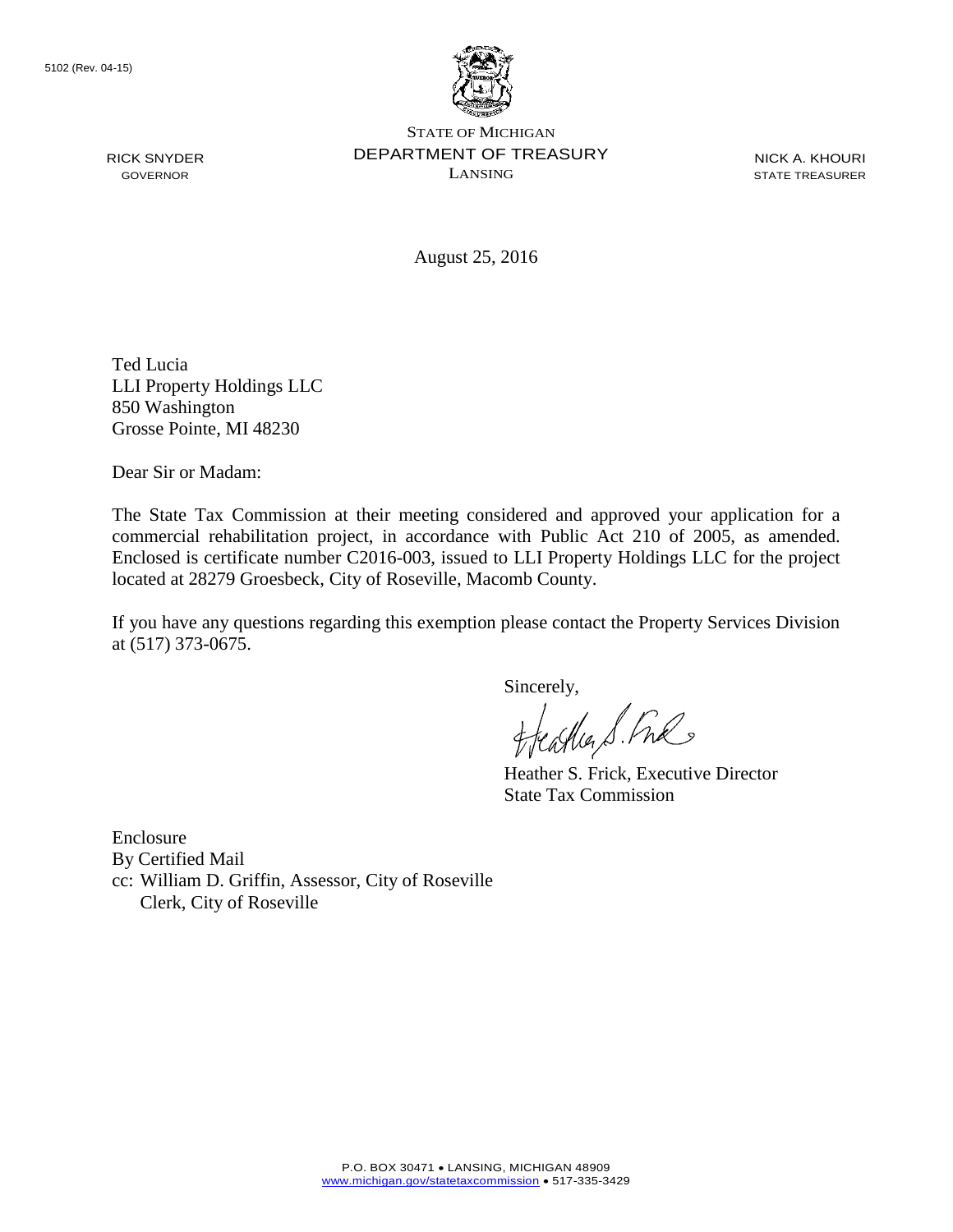Michigan Department of Treasury 4604 (2-11)



## **Commercial Rehabilitation Exemption Certificate** Certificate No. **C2016-003**

Pursuant to the provisions of Public Act 210 of 2005, as amended, the State Tax Commission hereby issues a Commercial Rehabilitation Exemption Certificate for the commercial property, as described in the approved application, owned by **LLI Property Holdings LLC**, and located at **28279 Groesbeck**, **City of Roseville**, County of Macomb, Michigan.

This certificate provides the authority for the assessor to exempt the commercial property for which this Commercial Rehabilitation Exemption Certificate is in effect, but not the land on which the rehabilitated facility is located or the personal property, from ad valorem taxation. This certificate further provides the authority to levy a specific tax known as the Commercial Rehabilitation tax.

This certificate, unless revoked as provided by Public Act 210 of 2005, as amended, shall remain in force for a period of **10** year(s);

## **Beginning December 31, 2016, and ending December 30, 2026.**

The real property investment amount for this obsolete facility is **\$2,000,000**.

The frozen taxable value of the real property related to this certificate is **\$4,649**.

This Commercial Rehabilitation Exemption Certificate is issued on August 23, 2016.



 $8450-l$ 

Douglas B. Roberts, Chairperson State Tax Commission

**A TRUE COPY ATTEST:** 

**Heather Cole** Michigan Department of Treasury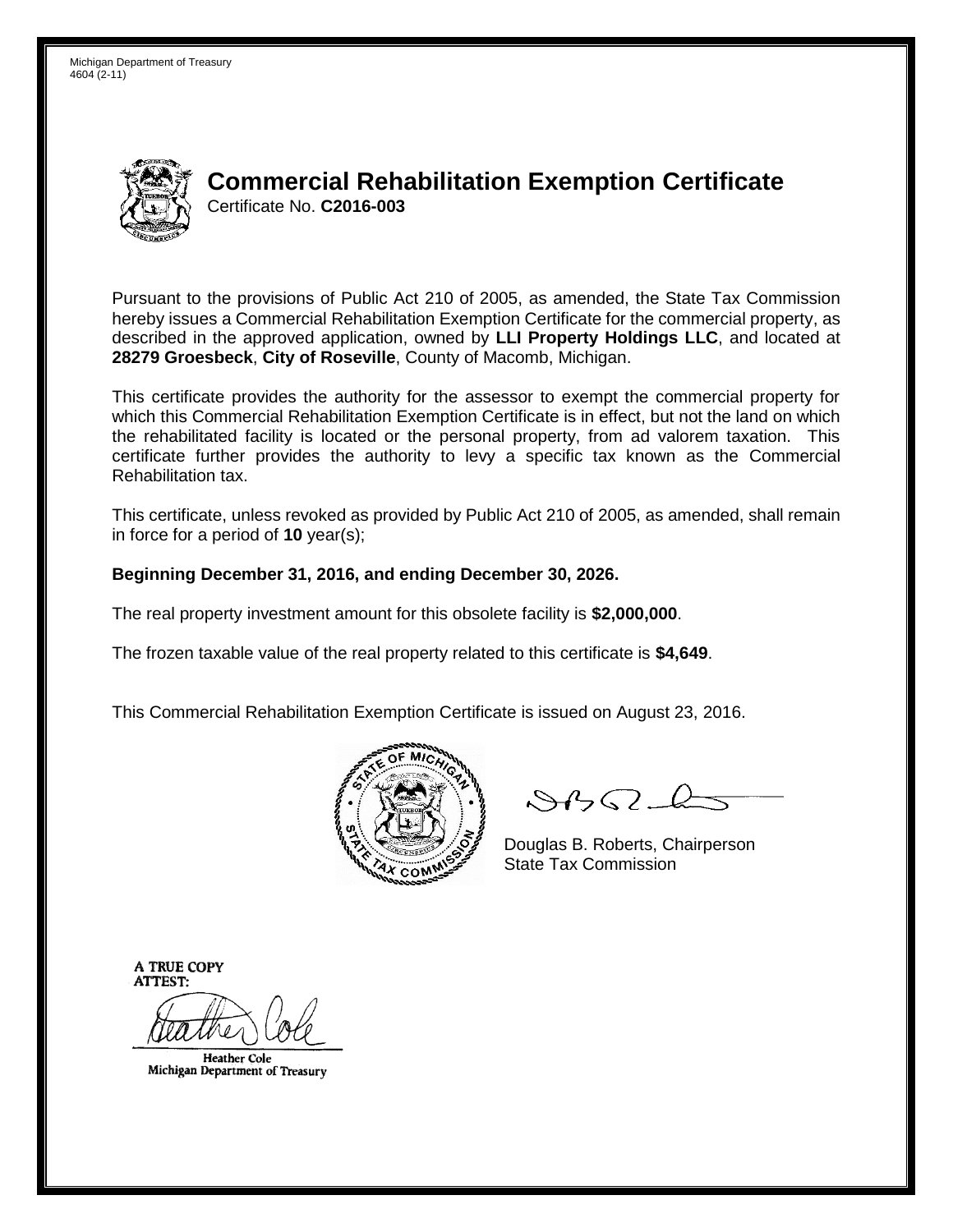RICK SNYDER GOVERNOR



STATE OF MICHIGAN DEPARTMENT OF TREASURY LANSING

NICK A. KHOURI STATE TREASURER

August 25, 2016

Michael R. Freel & Vaughn H. Rye Cedar Ridge Holding Company, LLC 1011 S Ingleston Road Cedarville, MI 49719

Dear Sir or Madam:

The State Tax Commission at their meeting considered and approved your application for a commercial rehabilitation project, in accordance with Public Act 210 of 2005, as amended. Enclosed is certificate number C2016-005, issued to Cedar Ridge Holding Company LLC for the project located at Marina located on parcel 003-545-008-00, Township of Clark, Mackinac County.

If you have any questions regarding this exemption please contact the Property Services Division at (517) 373-0675.

Sincerely,

Heather S. Fre

Heather S. Frick, Executive Director State Tax Commission

Enclosure By Certified Mail cc: Sherry A. Burd, Assessor, Township of Clark Clerk, Township of Clark